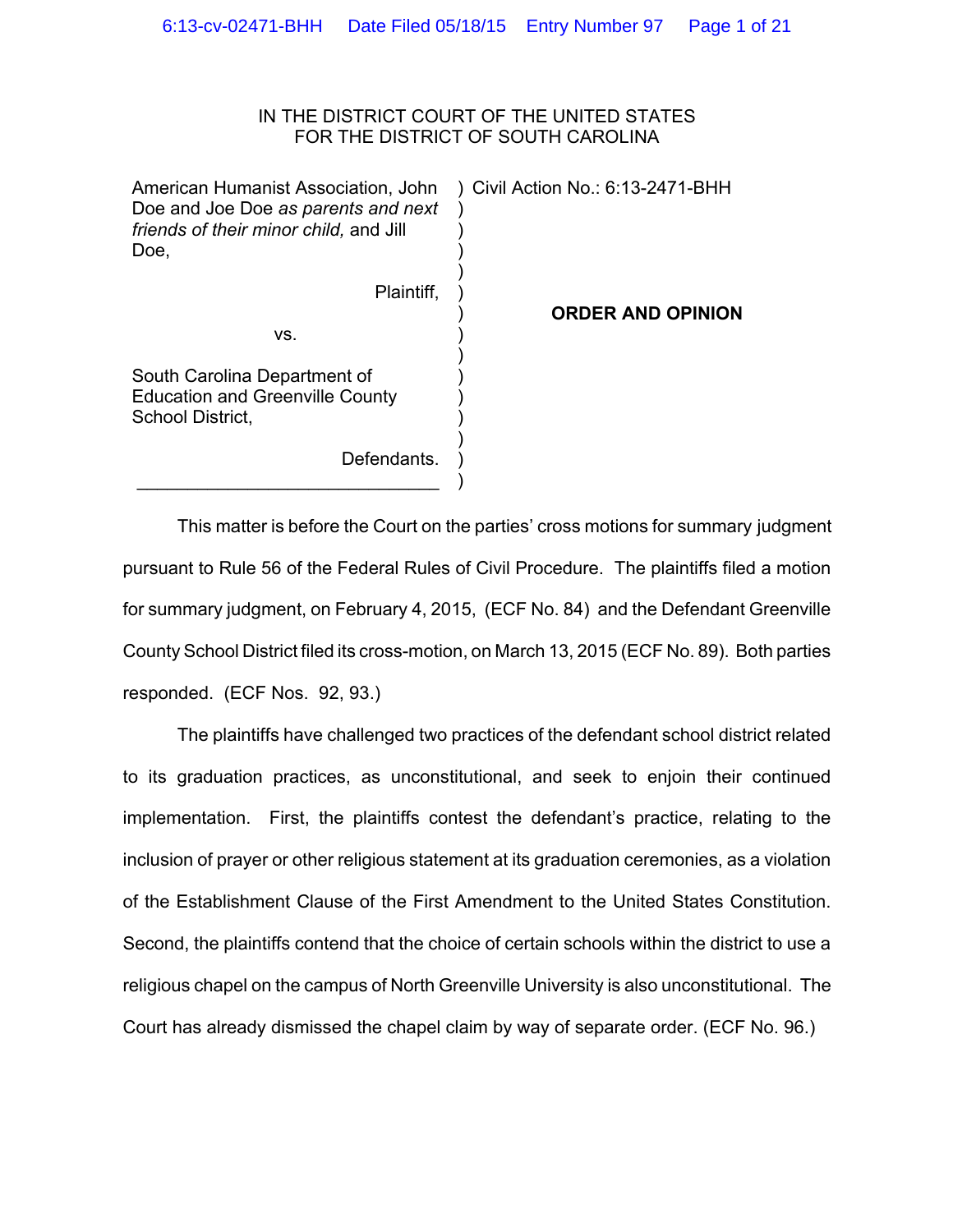### **BACKGROUND**

Jill Doe is the daughter of Jane and John Doe ("Doe Parents"). Jill was a fifth grade student at Mountain View Elementary School ("MVES"), during the 2012-13 school year. (Verified Compl.  $\P$  6.)<sup>1</sup> The Does are professing humanists and non-theists and members of Plaintiff American Humanist Association. *Id*. ¶¶ 8,9. The plaintiffs filed this action against the Greenville County School District to vindicate their rights under the Establishment Clause, seeking declaratory and injunctive relief and damages pursuant to 42 U.S.C. § 1983. The plaintiffs challenge the constitutionality of the defendants' long-held practice of including prayers at public school graduation ceremonies.

Since 1951, Christian prayers have been included at graduation ceremonies for elementary school children in the school district. (Def. Ans. Interrog. Nos. 3, 4.) All prayers have been delivered by school-selected fifth graders, normally age 10 or 11. *Id*. No. 5. Two prayers are included each ceremony. (See John Doe Decl. Ex. A.) The first is offered after opening remarks by the principal and the second is offered at the ceremony's conclusion. *Id*. It does not appear that any have been non-Christian prayers. (See Def. Ans. American Humanist Association (AHA) Interrog. Nos. 8.) It has been the school district's practice to have school officials, typically fifth grade teachers, select the students to deliver the prayers. *Id*. No. 9. Students are selected based in part on their "ability to speak in front of a group." *Id*. It has also been the school district's practice to have school officials review and approve the content of the prayers prior to their delivery. *Id*. No. 10. Each prayer is designated as "Prayer" on the official graduation programs, which are

 $1$  Respectfully and for guidance with future filings, citation in the plaintiffs' memorandum to the paragraph enumeration in the undisputed statement of facts, rather than to the evidence itself, has not well assisted the court in identifying the evidence or translating its own citations herein.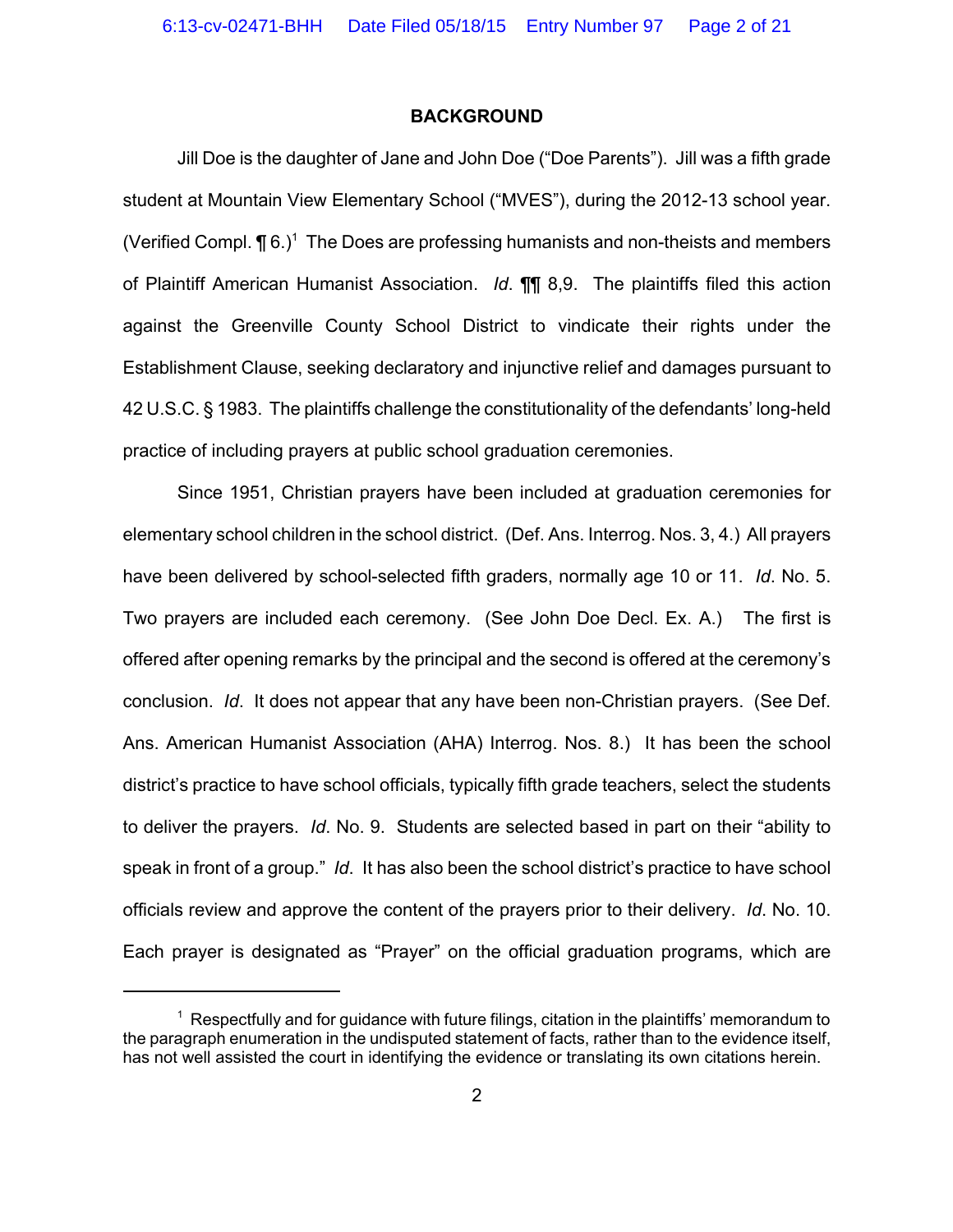distributed to attendees, such as the Does. (John Doe Decl. Ex. A.)

On May 30, 2013, the school district conducted its annual MVES graduation and included two Christian prayers as part of the ceremony. (Gibson HFF. ¶ 11; Jill Doe Decl. ¶ 3; John Doe Decl. ¶ 5.) Jill participated in the event, and her parents attended. *Id*. At the 2013 ceremony, the first prayer directly followed the "Welcome" by "Ms. Gibson." (John Doe Decl. Ex. A.) Prior to the ceremony, a school official asked one student to write and deliver the first prayer and another to write and deliver the closing prayer. (Verified Compl. ¶ 44.) Each prayer was then reviewed by, and approved by, a teacher. *Id*. ¶ 52-54. During the ceremony, Jill Doe saw her peers bowing their heads during the prayers. (Jill Doe Decl. ¶ 3.) Although praying is against Jill's sincerely held convictions, Jill bowed her head too. *Id*. She was afraid she would be in trouble if she did not participate in the prayer and also did not want to stand out amongst her peers. *Id*. The Doe Parents witnessed most, if not everyone, bowing their head for the prayers, including their daughter. (John Doe Decl. ¶ 5; Jane Doe Decl. ¶ 6.) The Doe Parents raised Jill as a non-theist and felt their daughter was coerced into participating in the prayer. *Id*.

Other schools in the district, including elementary schools, have a policy and practice of including prayers in graduation ceremonies. (John Doe Decl. Ex B at 1-8; Def. Ans. Req. Admit at 1.) It is undisputed that in the vast majority of these schools, the prayer-givers are selected by the school, as with MVES, often based on ability to publicly speak, class rank, or class office. (See generally Def. Ans. Doe Intercoms.) It is further undisputed that in most of these schools, the "prayer" (or "invocation" and "benediction") has been listed on the official graduation program handed out to attendees and that, in many of these programs, the audience and graduates are expressly instructed to stand for

3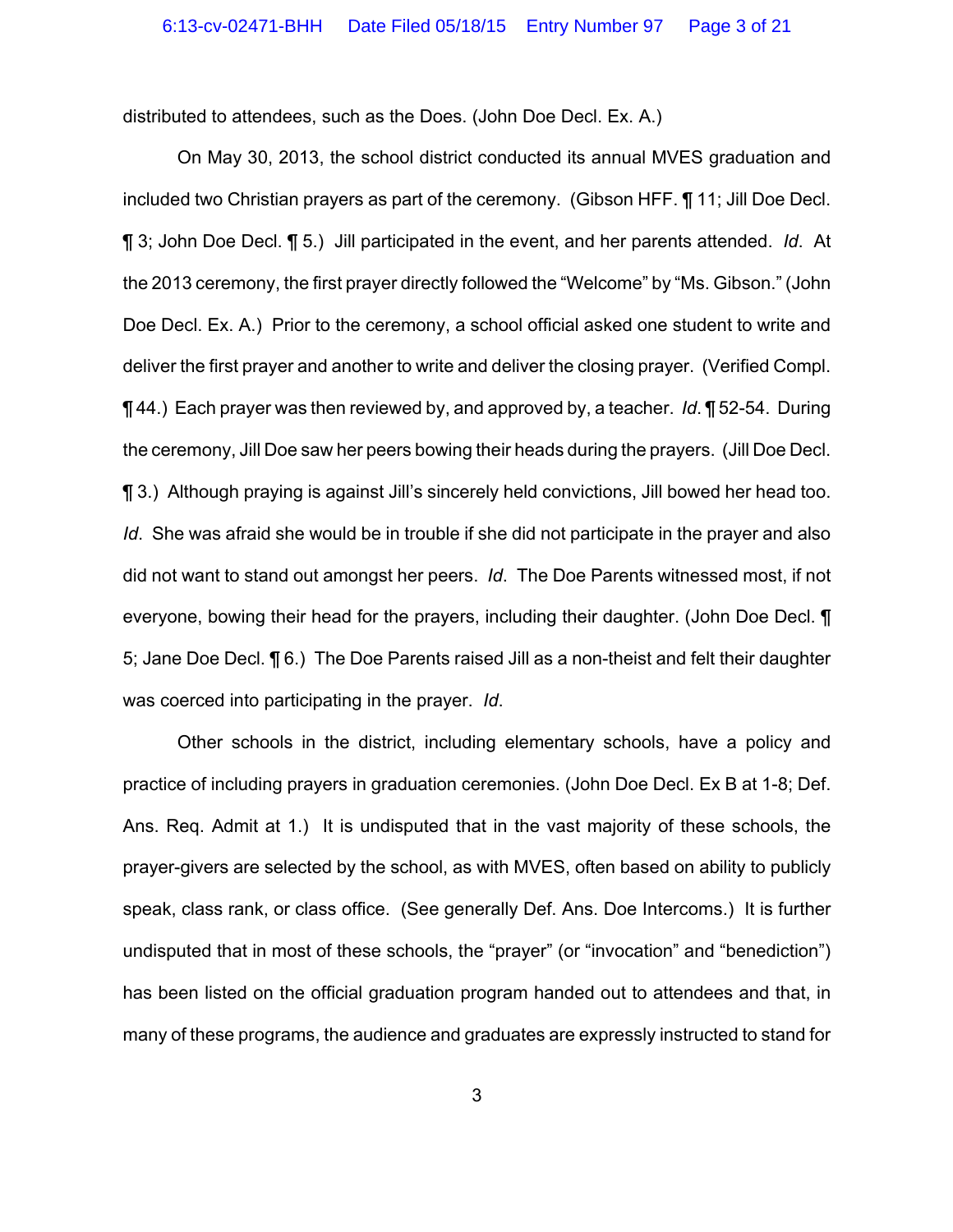the prayer. *Id*. In several schools, men are even required to remove their caps. *Id*.

The defendant, however, has now amended its position on prayer and religious

content at graduation:

As it pertains to the use of prayer by students, the District is committed to not endorsing the use of such prayer by students, and therefore, any prayer given by a student at a school-sponsored event, including an awards program for Mountain View Elementary, will be under different circumstances than the May 30, 2013 program . . . . With regard to a student delivering a prayer or providing a religious message during a school sponsored event, the District will not prohibit this practice as long as the prayer or message is student led and initiated and does not create a disturbance to the event. Prohibiting such independent student speech would go beyond showing neutrality toward religion but instead demonstrate an impermissible hostility toward religion. If a student is selected to speak based upon genuinely neutral criteria such as class rank or academic merit, that student should have the same ability to decide to deliver a religious message or prayer as another student has the ability to decide to speak about an inspirational secular book or role model.

(Compl. Ex. 6.) The plaintiffs challenge both the prior practice, and the new amended one,

as unconstitutional.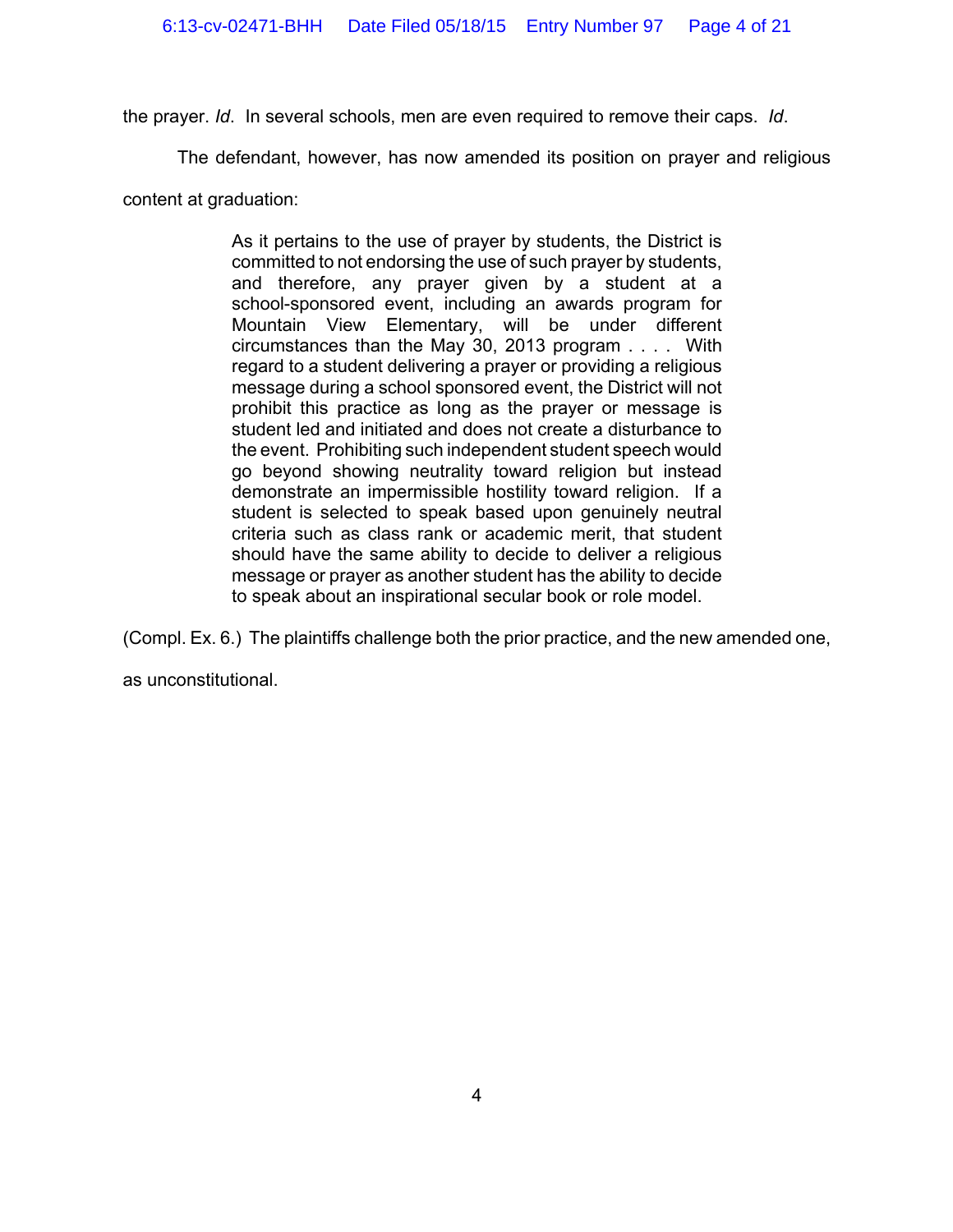#### **DISCUSSION**

To the undersigned there is no more sacred liberty than an individual's personal view of his or her cosmological origin – divine or chance, intentional or naturally selective. And, cultures have developed various names for the posture we assume in the direction of our creative source, most notably, prayer. But, also meditation and pilgrimage. Namaste. Surfing. Fly fishing. Science. The citizens of this country have the privilege of electing between the innumerable alternatives in religious practice. Our constitution has established but one caveat: "The First Amendment's Religion Clauses mean that religious beliefs and religious expression are too precious to be *either* proscribed or prescribed by the State." *Lee v. Weisman*, 505 U.S. 577, 589 (1992) (emphasis added). The Court's obligation is in law. The United States Supreme Court has interpreted the protections and liberties of the United States Constitution. And, the Court's job, here, is to make accurate application of them and no more. The Court would not want its editorializing to ever confuse that truth. But, at the same time, the Court would emphasize that its crunching of the clinical legal numbers, so to speak, is at base a very human enterprise to guard the individual freedom of all – to worship and not.

The Christian community, in certain parts, feels besieged. This sense has two sources. The first is the view that people of faith cannot practice their religion and its tenets as they wish. The second is a genuine compassion for this country -- that it know a redeeming faith. To certain parts of Western Christianity, the lack of prayer in the public sector is not only a symptom of declining religiosity and moralism but is, in part, the cause itself.

In contrast, those of different faith or no religious faith at all are exhausted of this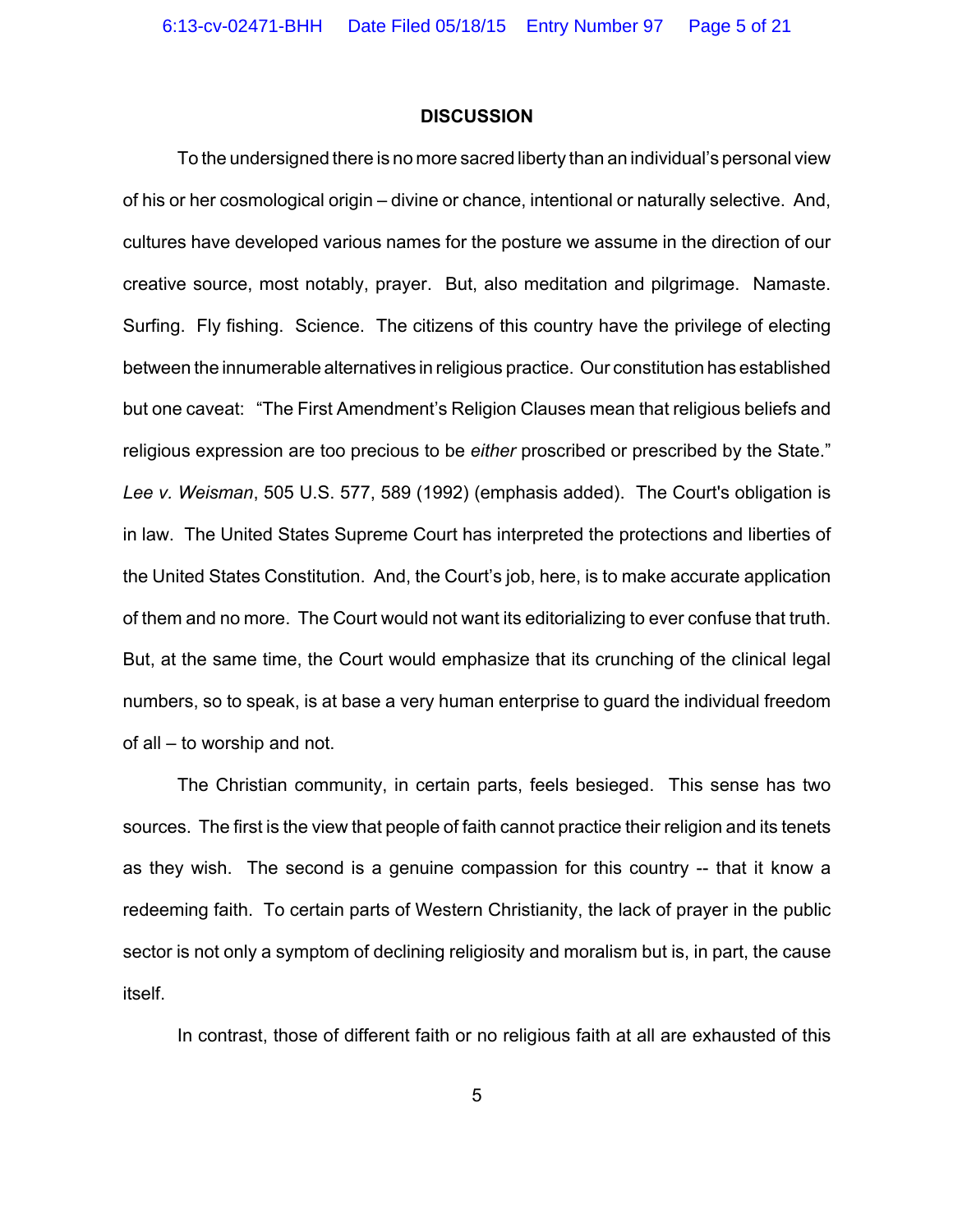historical conflation of judeo-christianism and public ceremony persistent even to now and our exceedingly modern and pluralistic times. Those that oppose religious practice in schools are exasperated.

The Court has sympathy for both views, indeed, relates. But, the undersigned's most overwhelming rhetorical reaction to all of this is how in 2015 is there still any debate or legal nuance to hash over prayers at graduation? One side insists on securing every slight remaining loophole of religious demonstration in school and the other is chasing to the ends of the earth the last pitiful vestiges of these practices that have been essentially neutered of all possible eternal meaning and effect. This case, of course, is serious and its prosecution and defense justified. But, litigation is expensive in dollars and time and the fruit of ceaseless advocacy has apparently not been peace. The two sides find themselves here again and again. That, of course, is their right. It is conceivable, however, that, in this war over the private conscious made public, the better strategy is arms laid down in recognition of the human psychology that we are always made more in our submission than our entitlement.

This case will not be the last of its kind. But, it is the one most immediately important to the people of our community and school system on the issue of prayer at graduation. The Court would find the following.

The First Amendment of the United States Constitution reads, in relevant part, as follows:

> Congress shall make no law respecting an establishment of religion, or prohibiting the free exercise thereof; . . . .

U.S. Const. amend. I. The Amendment's first clause is styled, Establishment, and its, second, Free Exercise. The plaintiffs seek to enjoin prayer at any future graduations in the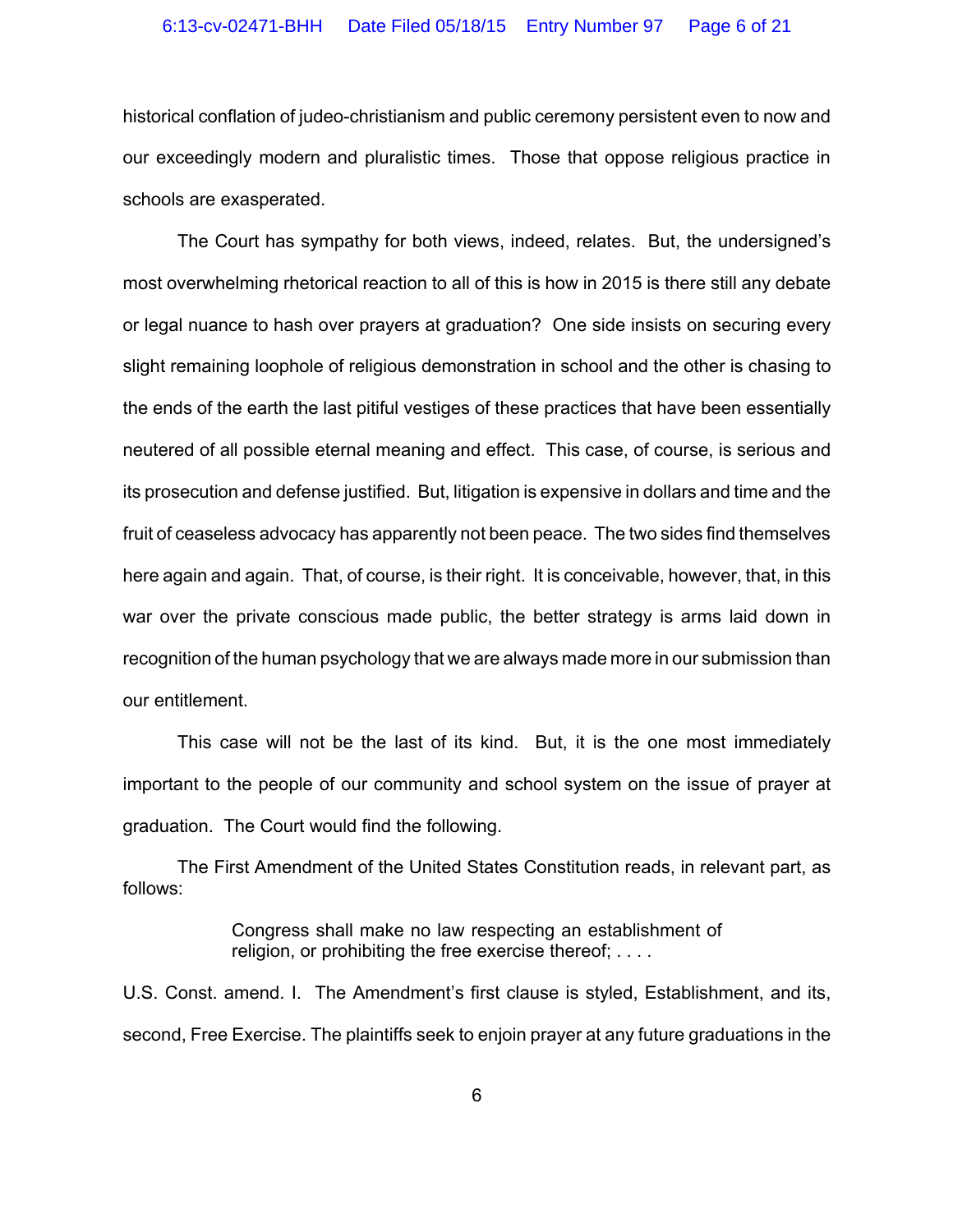school district as violative of the First Amendment's Establishment Clause.

Specifically, the plaintiffs request the following injunction:

Defendants, their successors and any person in active concert with the Defendants from knowingly, intentionally, or negligently allowing: (i) prayers to be delivered as part of any school-sponsored event, including but not limited to graduation ceremonies . . . .

(Verified Compl. at 10.)

"[A] plaintiff seeking a permanent injunction must satisfy a four-factor test before a court may grant such relief." *eBay Inc. v. MercExchange*, LLC, 547 U.S. 388, 391 (2006). A plaintiff must demonstrate: (1) that she has suffered an irreparable injury; (2) that remedies available at law, such as monetary damages, are inadequate to compensate for that injury; (3) that, considering the balance of hardships between the plaintiff and defendant, a remedy in equity is warranted; and (4) that the public interest would not be disserved by a permanent injunction. The standard for a permanent injunction is "essentially the same" as for preliminary injunctive relief, with the exception that the plaintiff must show actual success on the merits. *See Amoco Prod. Co. v. Vill. of Gambell*, AK, 480 U.S. 531, 546 n.12 (1987). "The law is well settled that federal injunctive relief is an extreme remedy." *Simmons v. Poe*, 47 F.3d 1370, 1382 (4th Cir. 1995).

To the extent the plaintiffs seek to enjoin the kind of official and school-sponsored student prayers, which were held as a formal part of graduations in the school district in 2013 and prior, the injunction is granted. The defendant concedes that such formal and sponsored prayers are unconstitutional and should no longer be allowed. (Def. Mem. Supp. Summ. J. at 6-7.) It admits:

> Prior to and following the 2013 program, the School District has taken steps to prevent official, school sponsored prayers from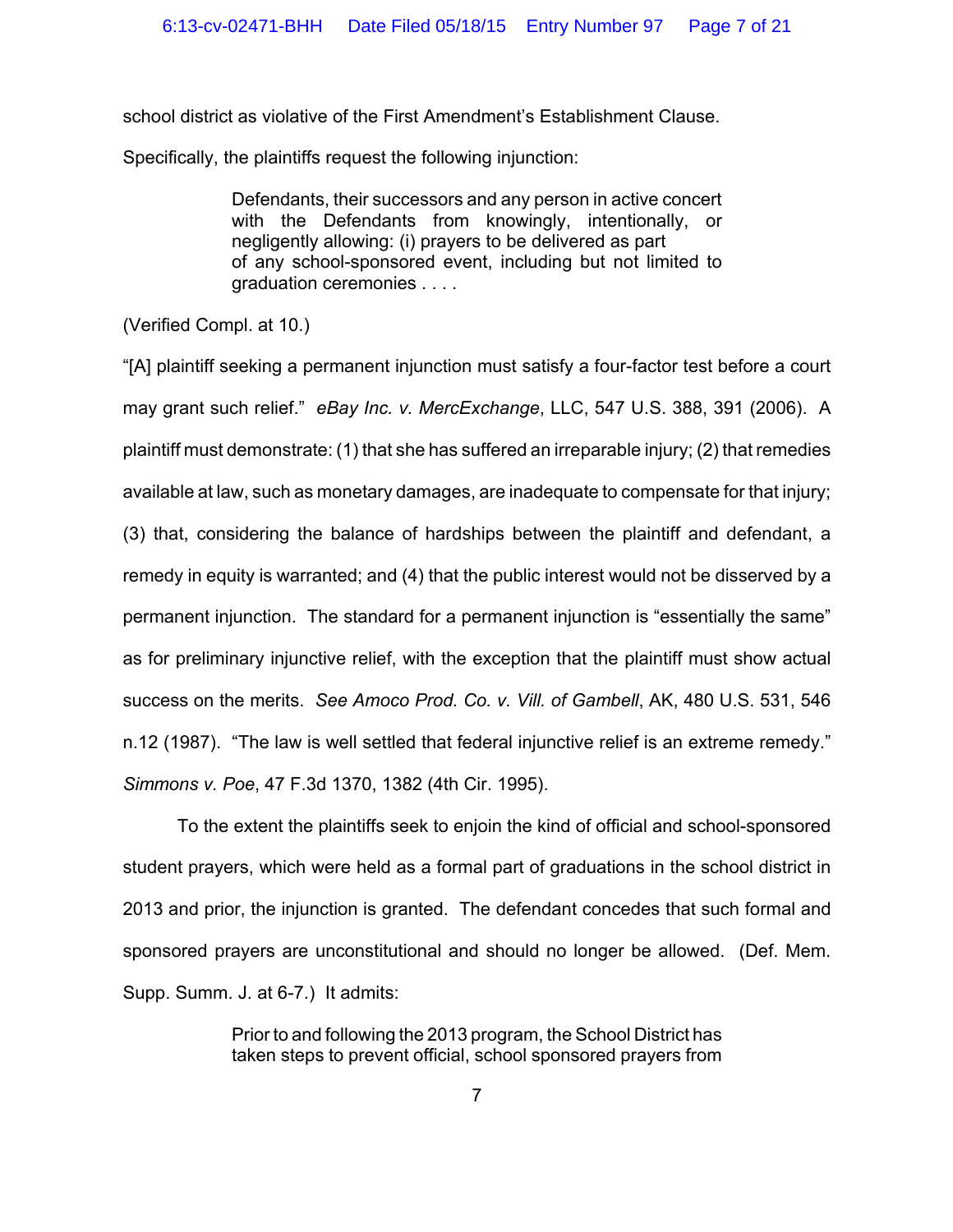being made part of end-of-year programs. Any future fifth grade end-of-year programs at MVES, or other schools, will not include such prayers. (Gibson Aff. ¶ 17.)

(Def. Mem. Supp. Summ. J. at 7.)

As already quoted, the defendant instead has taken a new position concerning

religious content at graduations:

As it pertains to the use of prayer by students, the District is committed to not endorsing the use of such prayer by students, and therefore, any prayer given by a student at a school-sponsored event, including an awards program for Mountain View Elementary, will be under different circumstances than the May 30, 2013 program . . . . With regard to a student delivering a prayer or providing a religious message during a school sponsored event, the District will not prohibit this practice as long as the prayer or message is student led and initiated and does not create a disturbance to the event. Prohibiting such independent student speech would go beyond showing neutrality toward religion but instead demonstrate an impermissible hostility toward religion. If a student is selected to speak based upon genuinely neutral criteria such as class rank or academic merit, that student should have the same ability to decide to deliver a religious message or prayer as another student has the ability to decide to speak about an inspirational secular book or role model.

(Compl. Ex. 6.)

As the plaintiffs contend, this modified position, does not end the inquiry. Ordinarily, the defendant's voluntary cessation of a challenged practice will not moot an action because "the defendant is free to return to his old ways." *United States v. W.T. Grant Co.*, 345 U.S. 629, 632, 73 S.Ct. 894, 897, 97 L.Ed. 1303 (1953); *Jager v. Douglas Cnty. Sch. Dist*., 862 F.2d 824, 833 (11th Cir. 1989). The Supreme Court and Fourth Circuit rulings make clear that "the mere passage of a resolution . . . cannot immunize the body from constitutional challenge where its actual practice fails to meet the standard set forth in its resolution." *Doe v. Pittsylvania Cnty*., 842 F. Supp. 2d 906, 926 (W.D. Va. 2012); *see also*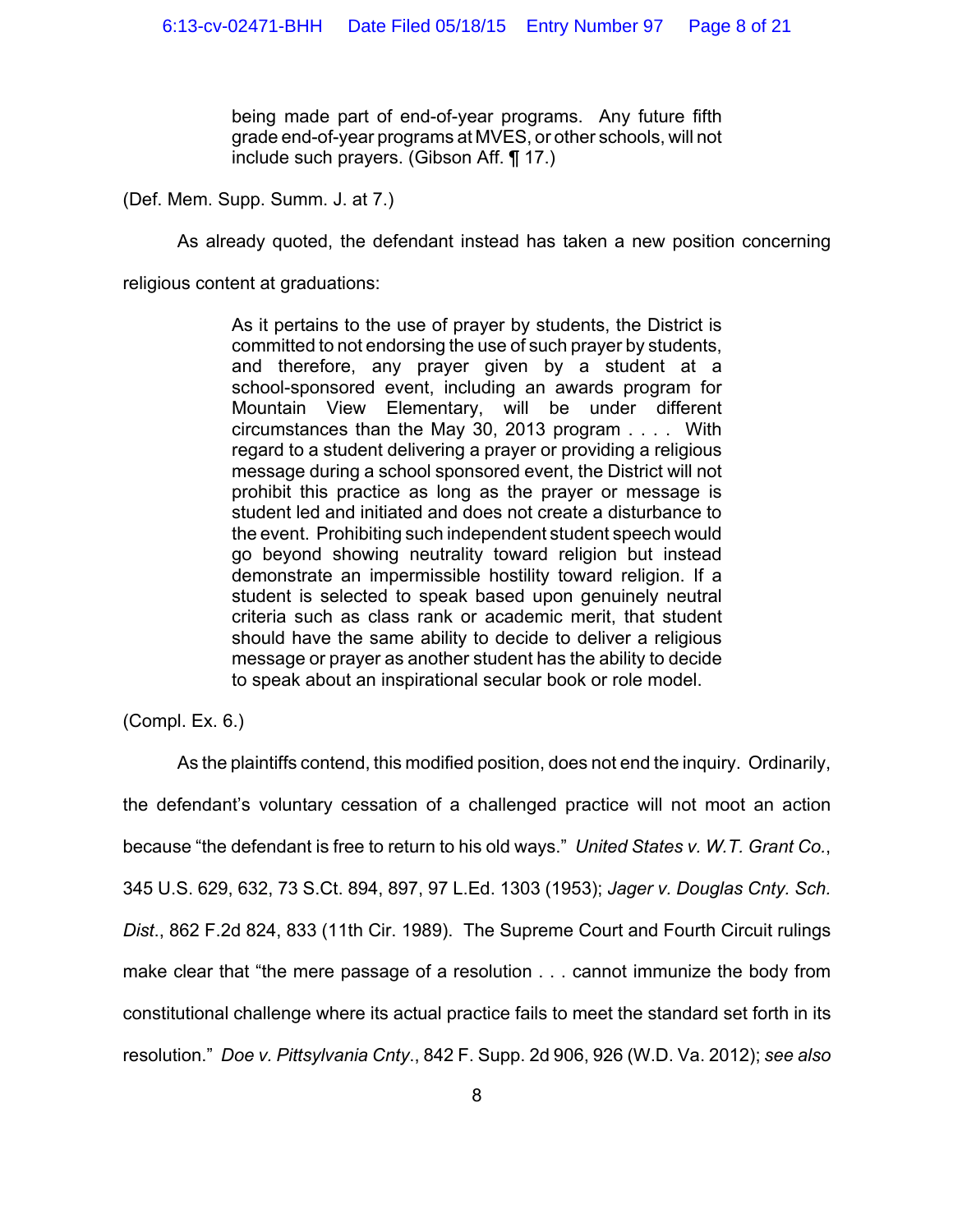*Santa Fe Indep. Sch. Dist. v. Doe*, 530 U.S. 290, 315 (2000) ("The District, nevertheless, asks us to pretend that we do not recognize what every Santa Fe High School student understands clearly -- that this policy is about prayer . . . We refuse to turn a blind eye to the context in which this policy arose, and that context quells any doubt that this policy was implemented with the purpose of endorsing school prayer."); *Joyner v. Forsyth County, N.C.*, 653 F.3d 341, 348, 354 (4th Cir. 2011) ("[o]ur cases have . . . approv[ed] legislative prayer only when it is nonsectarian in both policy and practice" because "citizens attending Board meetings hear the prayers, not the policy.") (emphasis added). Stated differently, even if the School District's policy is facially neutral, "[the Court] cannot turn a blind eye to the practical effects of the invocations." *Id*. at 354.

And, the Court is adamant to look beyond the face of the defendant's stated position to its likely and practical effects at district graduations. Indeed, precisely because of the historical inclusion of prayer and religious speech at graduations, in this school district and State, it is conceivable that the cultural residue of prior practices might continue to color and confuse the application and invitation of, even now, constitutionally neutral practices. The undersigned is vigilant to identify any kind of wink and nod maneuvering.

But, the plaintiffs now have a serious kind of evidentiary problem. The impropriety of the old practice having been entirely confessed, the majority of the plaintiffs' legal precedent and factual history are neutralized. The defendant's new position involves no selection process, or election, to preemptively challenge or question. *See Santa Fe Indep. Sch. Dist. v. Doe*, 530 U.S. 290 (2000); *Am. Civil Liberties Union of New Jersey v. Black Horse Pike Reg'l Bd. of Educ.*, 84 F.3d 1471, 1478 (3d Cir. 1996); *Gearon v. Loudoun Cnty. Sch. Bd.*, 844 F. Supp. 1097, 1099 (E.D. Va. 1993). There is no proposed prior approval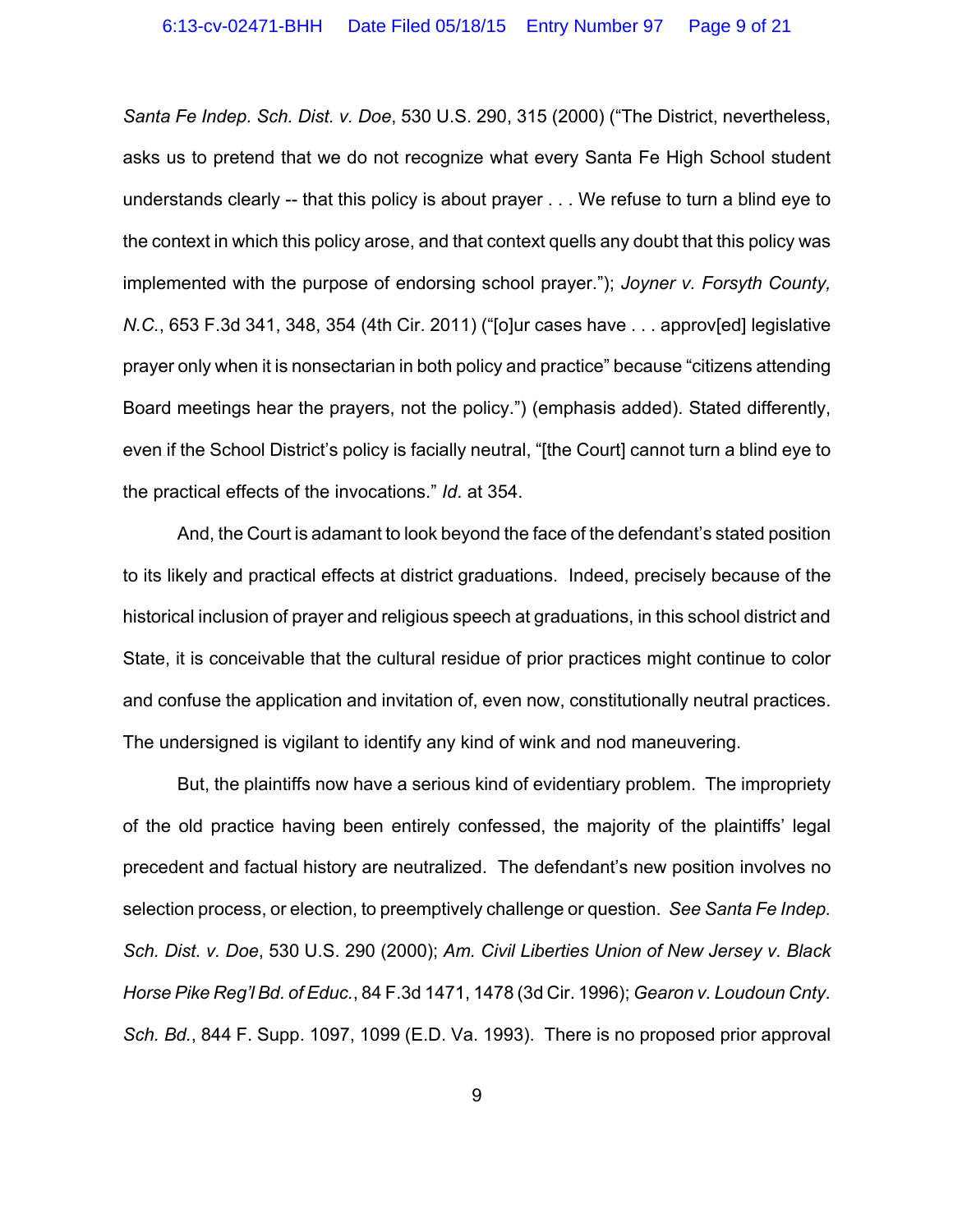or vetting of any prayer. Invocation is not an itemized and scheduled element of any graduation. There is no anticipated preference shown to speakers based upon content or belief. *See Child Evangelism Fellowship of MD, Inc. v. Montgomery Cnty. Pub. Schs*., 373 F.3d 589, 598 n.5 (4th Cir. 2004). And, there is not, as of yet, any serious evidentiary basis to expect that students speaking at graduation will enter into prayer or speak religiously in a way that implies school sponsorship. *See, e.g., Doe v. Madison Sch. Dist. No.,* 321, 147 F.3d 832, 834 (9th Cir. 1998), *vacated for lack of standing*, 177 F.3d 789 (9th Cir. 1999) (en banc). In all of the precedent emphasized by the plaintiffs, there existed still, even upon reformed policy, active state participation.

*Joyner* is illustrative. The Forsyth County Board of Commissioners had a policy of making open, written invitation to County clergy of all faiths, on a first-come, first-serve basis, to begin Board meetings in prayer. *Joyner*, 653 F.3d at 343. It sent them letters. *Id*. The Board did not vet the prayer content and emphasized that it should be nonevangelical and ecumenically respectful. *Id*. In response to a constitutional challenge, the practice was made more formally codified and disallowed inclusion of the invocation on the meeting's agenda – in a sense, less sponsored. *Id*. *Joyner* is representative of the variety of cases the plaintiff would analogize in claiming that facially neutral and passive prayer policies are still unconstitutional. It is indeed probably the closest analog to the present case on this particular point.<sup>2</sup> But, even here there are two important distinctions.

First, the State in *Joyner*, as in all such proffered cases by the plaintiff, remained

<sup>2</sup>  *Joyner* concerns legislative prayer, which is viewed through a different historical lens. The Court means only to rejoin the plaintiff's reliance on it, and others, for some idea that it suggests that neutral policies, still permissive of prayer, are always unconstitutional. The policy in Joyner was not *neutral*. In policy and practice, it involved active sponsorship of the State. The defendant's amended practice here anticipates no such continuing activity.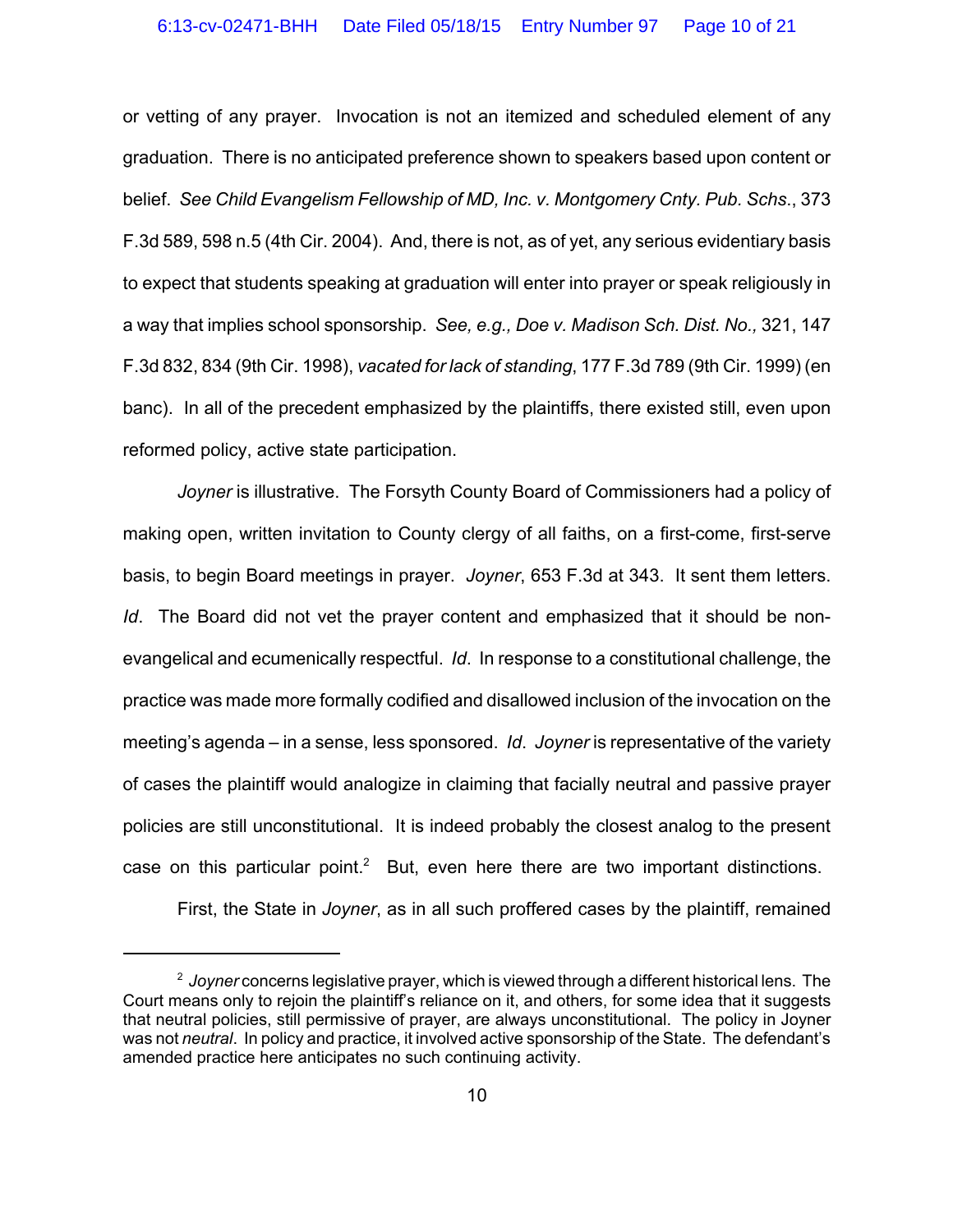*active* – active to invite area clergy if even under the guise of non-sectarian and voluntary participation. And, although not a memorialized part of the physically prepared agenda, the Board meeting allotted specific time at the beginning for such prayers and asked the audience to stand in its recognition. *Id*. at 344. The policy, in law and fact, was not passive.

Second, the Fourth Circuit recognized that the policy in practice consistently invited prayer that was Christian in quality. There was specific evidence in the record that whatever neutrality had been attempted on paper had been plainly undermined in application. *Id*. at 354.

The new position of the defendant, here, is both neutral and passive. On its face, it does not invite any prayer or speech, sectarian or otherwise; it cannot be said to be coercive. It prescribes nothing. $3$  There is nothing about the new position on graduations that suggests any role whatsoever in the schools attempting to make space available for invocation. There is certainly no process or mechanism associated with any prayer as in the numerous case examples above. As far as the Court can tell, no policy or position, as neutral and passive as the one at issue in this case, has ever been struck down. The plaintiffs would cite *Santa Fe Indep. Sch. Dist. v. Doe* as the United States Supreme Court's teaching on "purportedly neutral, hands-off" prayer policies. The plaintiffs contend that the Supreme Court found that "the simple enactment of this policy . . . was a constitutional violation." *Santa Fe*, 530 U.S. at 316. It stressed: "We need not wait for the

 $3$  Although some matter of semantics, it is no policy at all, as the defendants correct. It is a response to activity not even yet occurring – what the defendant will not do. In that sense, there is not even any state act in the non-proscribing, itself. It is as neutral and non-acting as the defendants can be and still be acting sufficient to ensure others, and this Court, they will behave constitutionally.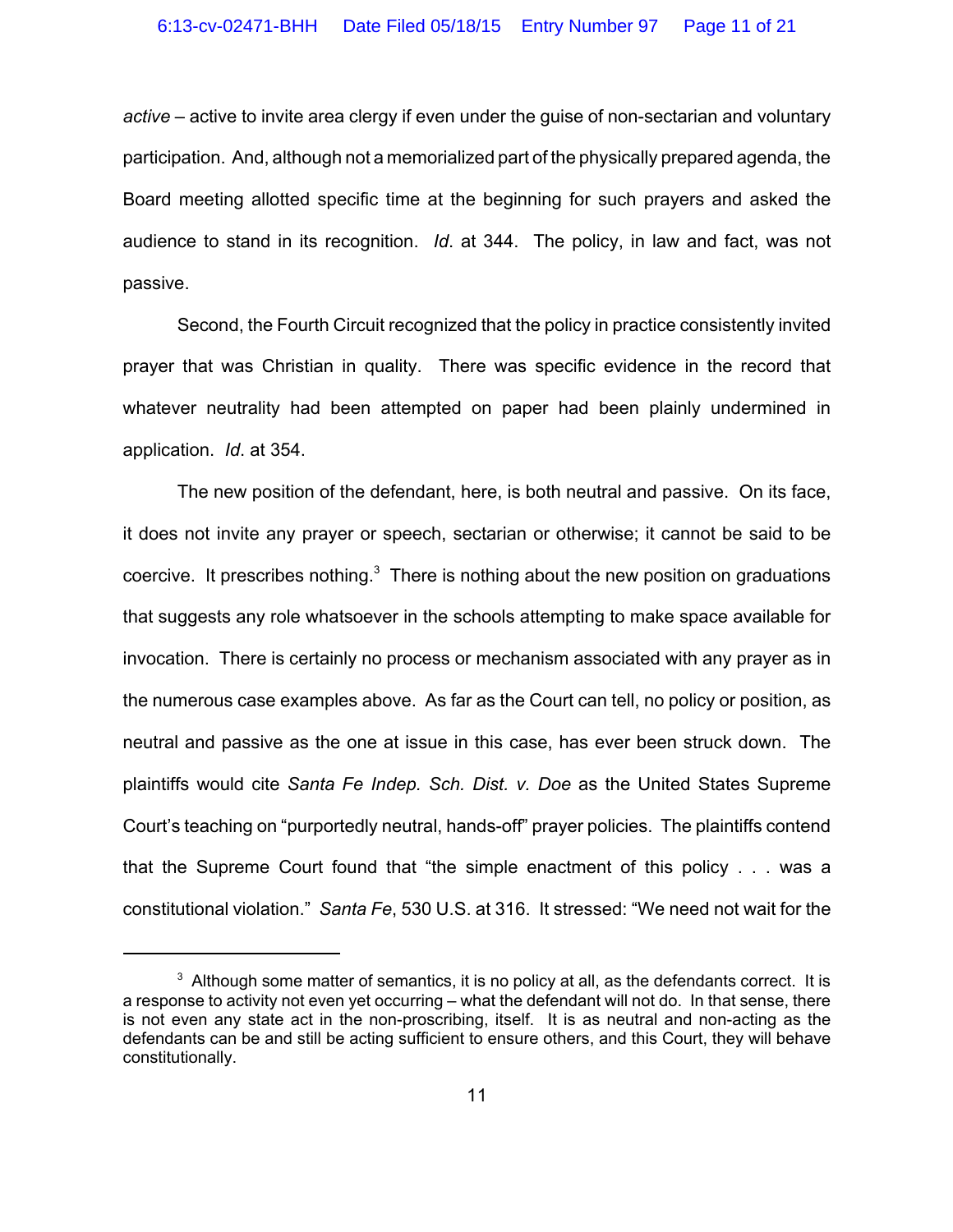inevitable to confirm and magnify the constitutional injury." *Id*. Thus, the Court concluded, "even if no Santa Fe High School student were ever to offer a religious message, the [new] policy fails."4 *Id*. Certainly, the plaintiffs have standing to challenge the alleged neutrality of the present policy, as in *Santa Fe,* and the Court must consider the concern*.* But, the policy in *Santa Fe*, on its face, was far from passive. The graduation and "Prayer at Football Games" policies involved school-endorsed and school-prescribed election processes, which had the sole purpose of deciding on both the inclusion of prayer and the individual praying. *See Adler v. Duval Cnty. Sch. Bd.*, 250 F.3d 1330, 1337 (11th Cir. 2001)*. The school district, itself, established a process that invited the conversation and decision over inclusion of prayer at an official school function*. What is continuously confused by the proponents of prayer in school or public forum is that these affirmative attempts to invite or measure the "voluntary choice" of students to pray, in the very same moment, renders that choice less than wholly voluntary. The very act of raising the issue alters the degree of its voluntariness. It is like the *Observer Effect*. 5 In the moment we measure it, it is changed. So, when the decisions talk of private speech, in this perilous

<sup>4</sup> Footnote 21 of *Santa Fe* reads in part, "Even if the plain language of the October policy were facially neutral, 'the Establishment Clause forbids a State to hide behind the application of formally neutral criteria and remain studiously oblivious to the effects of its actions.'" *Santa Fe*, 530 U.S. at 308 n. 21 (citation omitted). This comment simply reiterates a legal point inapplicable here. It is unconstitutional to establish religion in the public sphere, even where the state claims, in policy, that it will not. But, such is not the present case. There is no significant pattern of behavior inconsistent with the new position, for the plaintiff to contest or to justify the anticipation of more. The Court will discuss the evidence of schools not adhering to the new position, in 2014. Regardless, if the school district does return to old ways over the injunction of this Order, sanction and damage will be forthcoming.

<sup>&</sup>lt;sup>5</sup> In science, the term "observer effect" refers to changes that the act of observation will make on a phenomenon being observed. The undersigned originally believed the Heisenberg Uncertainty Principle was emblematic. But, according to the crowd-sourcing inerrancy of Wikipedia, apparently that axiom has been frequently confused with the observer effect, even by its originator, Werner Heisenberg, evidently. The Court has good company, therefore.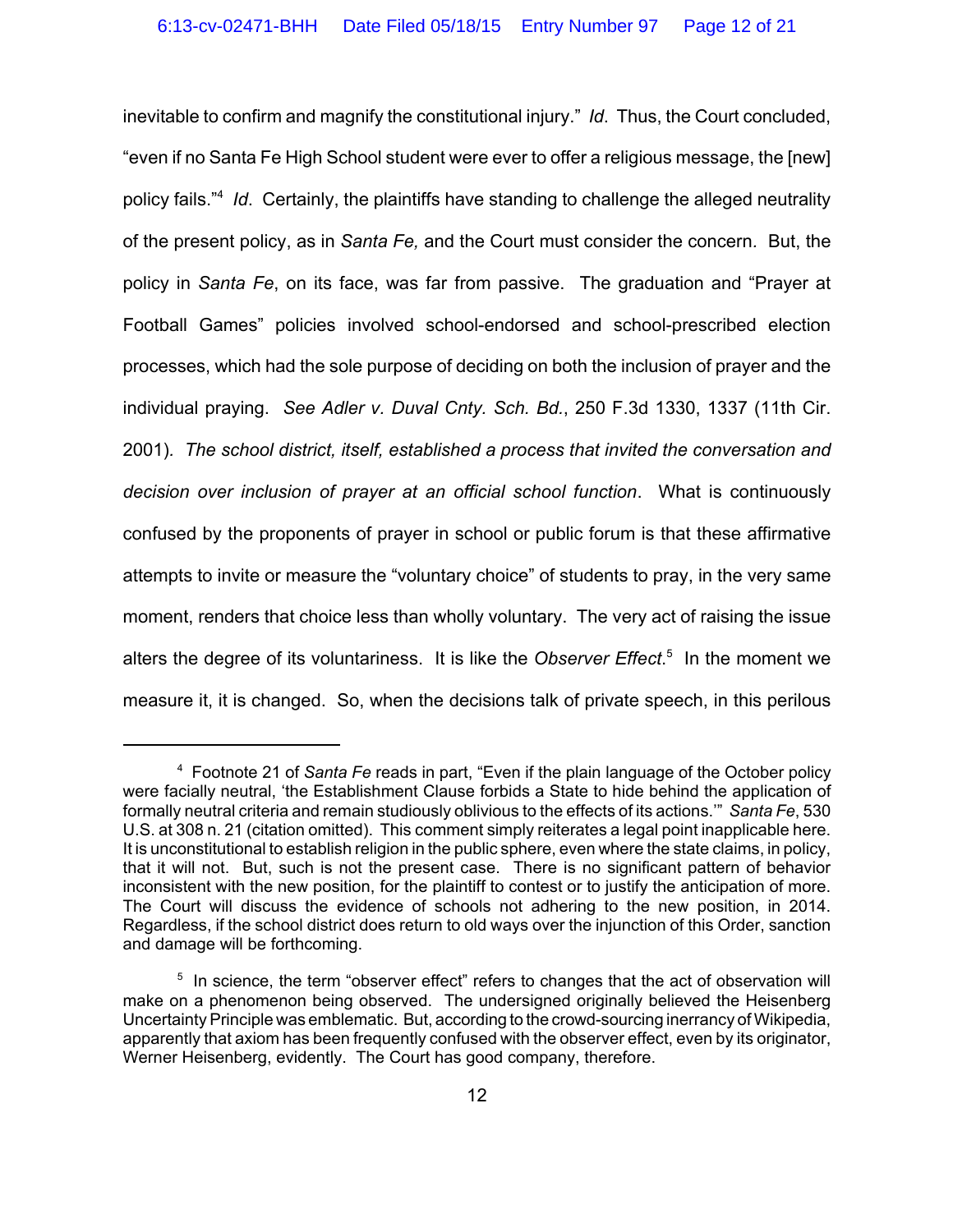hybrid of public ceremony conducted by actual individuals and citizens, the expectation, if it means anything, is that the religiosity, if any at all, must spring forth from the imagination solely of the speaker and not as the result of expectations and pressures attributable, or historic, to, state action in the graduation or event itself. Moved in the spirit, so to speak.

The plaintiffs are wrong to cite *Joyner* and *Santa Fe* as against the kind of position, at issue here, which simply refuses to preemptively restrain a certain type of message, namely religious. That is to invite a wholly new constitutional problem. "[T]he Supreme Court has never held that the mere fact that private religious speech occurs during school hours is sufficient to render it state speech." *Peck v. Upshur Cnty. Bd. of Educ*., 155 F.3d 274, 282 (4th Cir. 1998). The Supreme Court has expressly acknowledged that "not every message delivered under such circumstances is the government's own." *Santa Fe*, 530 U.S. at 302. "What turns private speech into state speech in this context is, above all, the additional element of state control over the content of the message." *Adler,* 250 F.3d at 1341. Indeed, and to reiterate, an affirmative exclusion of religious viewpoints is an equal violation. It is protected speech.

Both, of *Joyner* and *Santa Fe,* involve a kind of "permission" and "authorization" not present at all in this case. Equally, in *Jager v. Douglas Cnty. Sch. Dist.,* 862 F.2d 824 (11th Cir. 1989), relied on by the plaintiffs emphatically, the policy at issue was an "equal access plan" that expressly "retain[ed] some religious content," by *consent and permission* of the school district. *Id*. at 826. The school district was enabling – in other words, entangling. These cases do not stand for the proposition that religious content must be outlawed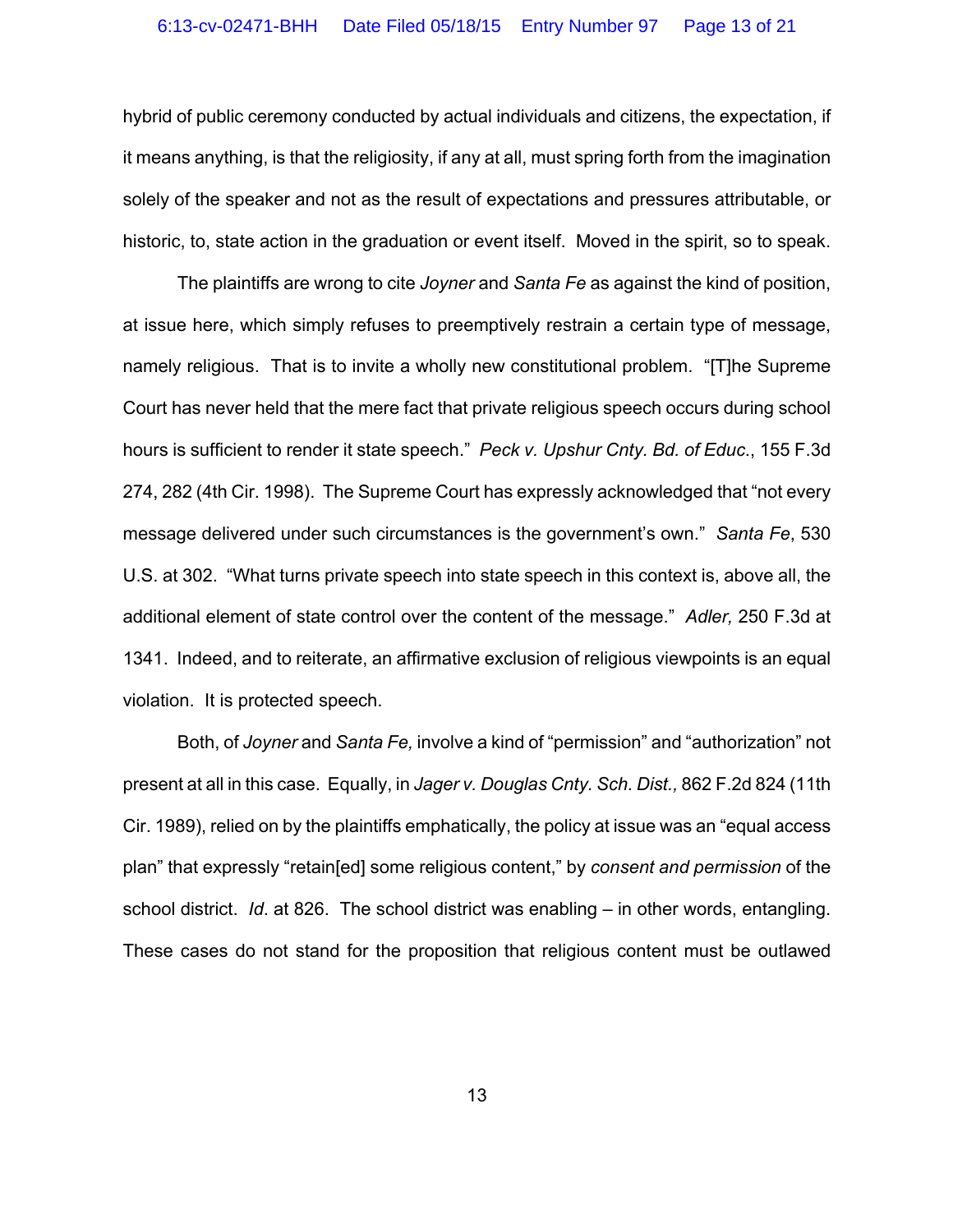afore.<sup>6</sup> That is what the plaintiffs request. It is too far.

The plaintiffs have offered evidence that two high school students chose to give a religiously-themed welcome or closing during the 2014 graduation season. There is also evidence that East North Street Elementary School included prayer in its 2014 program. (Def. Ans. Doe Interrog. No. 2; Def. Resp. Req. Prod. at DEFS 91-92.) The student prayer-givers were chosen by the school "on the basis of grades and ability to speak publicly in front of a group." *Id*. The official program for the 2014 graduation ceremony included an "invocation." (Def. Resp. Req. Prod. at DEFS 91-92.) Likewise, the 2014 Blue Ridge High School graduation ceremony included a closing prayer by the senior class vice president. The official program for the 2014 ceremony directed the audience to stand for the "closing remarks" which was a Christian prayer. (Def. Resp. Req. Prod. at DEFS 131- 32.) BRHS graduation speakers are selected by the school. (Def. Ans. Doe Interrog. No. 6.) The 2014 prayer was consistent with prior years; BRHS's 2012 and 2013 graduations included overtly Christian opening and closing prayers. (Def. Resp. Req. Prod. at DEFS

<sup>6</sup> The plaintiffs' recourse to *Gearon v. Loudoun Cnty. Sch. Bd.*, 844 F. Supp. 1097, 1099 (E.D. Va. 1993) does not change the Court's view. First, that decision does not contain a sufficient description of the underlying facts and policy for the undersigned to measure the degree of state involvement at issue, there, relative to the facts of this case, here. Second, even still, *Gearon* is not so apparently inconsistent with this Court's own view that "supervision" and "control" are touchstones. And that pressure to stand participatorily at a graduation in prayer or other religious rite is inherently violative. But, the undersigned would simply disagree with *Gearon*, if it means to say that all conceivable prayer is impermissible at graduation even if, hypothetically, a student spontaneously decided to end her speech, without invitation to others to participate, by innocently saying, "God, thank you for helping me complete my remarks." It may be awkward. It may be uncomfortable. It may be ill advised. It may be unlikely. It is not unconstitutional. "So long as the prayer is genuinely student-initiated, and not the product of any school policy which actively or surreptitiously encourages it, the speech is private and it is protected." *Chandler v. James*, 230 F.3d 1313, 1317 (11th Cir. 2000). So to the extent *Gearon* suggests, or the plaintiffs ask, that the Court enjoin the defendants so comprehensibly as to eliminate all incidents of religious prayer and expression, humbly, they are off mark. *See Doe ex rel. Doe v. Sch. Dist. of City of Norfolk*, 340 F.3d 605, 612 (8th Cir. 2003) (involving a recitation of the Lord's Prayer at graduation). More will be said in this respect *infra*.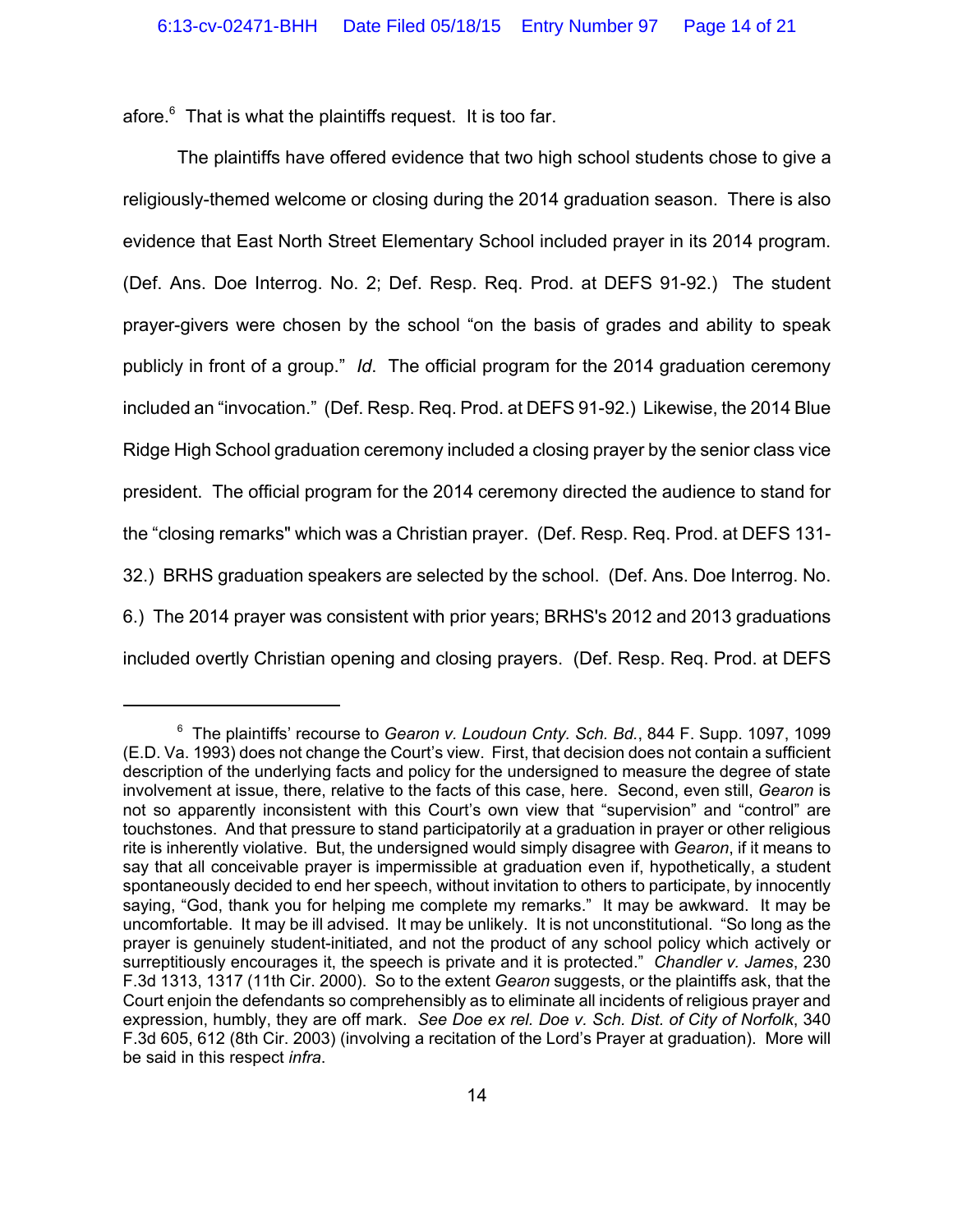131-32.)

Wade Hampton High School also included a prayer in its 2014 graduation ceremony, as it had in prior years. (Def. Resp. Req. Prod. at DEFS 189-90.) The official program for the 2014 ceremony instructed the audience to stand for the "inspirational reading" which was a prayer, and it appears the defendants knew in advance that a prayer would be delivered. *Id*. No school official, school employee, or student has ever been disciplined or reprimanded in any way by the school district due to prayers that have occurred as part of graduation ceremonies at any school since 2012. (Def. Rev. Ans. Req. Adm. No. 56.)

These three incidents, however, are not representative of the kind of ratio that suggests unconstitutionality in practice. *See Adler v. Duval County School Bd.*, 206 F.3d 1070, 1083 (11th Cir. 200) (*Adler I*) ("While ten of the graduation messages delivered pursuant to the policy involved some sort of religious content, the other seven Duval County graduations either had no student message or a wholly secular message.") *vacated by* 531 U.S. 801 (2000) *and reinstated by* 250 F.3d 1330, 1341 (11th Cir. 2001) (*Adler II*). Moreover, these occurrences are incident to the prior policy, whose application is enjoined by agreement and judicial order. No formal or sponsored "invocation" or "inspirational reading" is allowed under the new policy or the prospective instruction of this Order. This Order will be operative against it.

The Court has presaged the ultimate result but would apply the controlling test, expressly. The religion clauses of the First Amendment require that states "pursue a course of complete neutrality toward religion." *Wallace v. Jaffree*, 472 U.S. 38, 60 (1985). To determine whether state action embodies the neutrality that comports with the Establishment Clause, the Court must apply a three-pronged analysis. *See Lemon v.*

15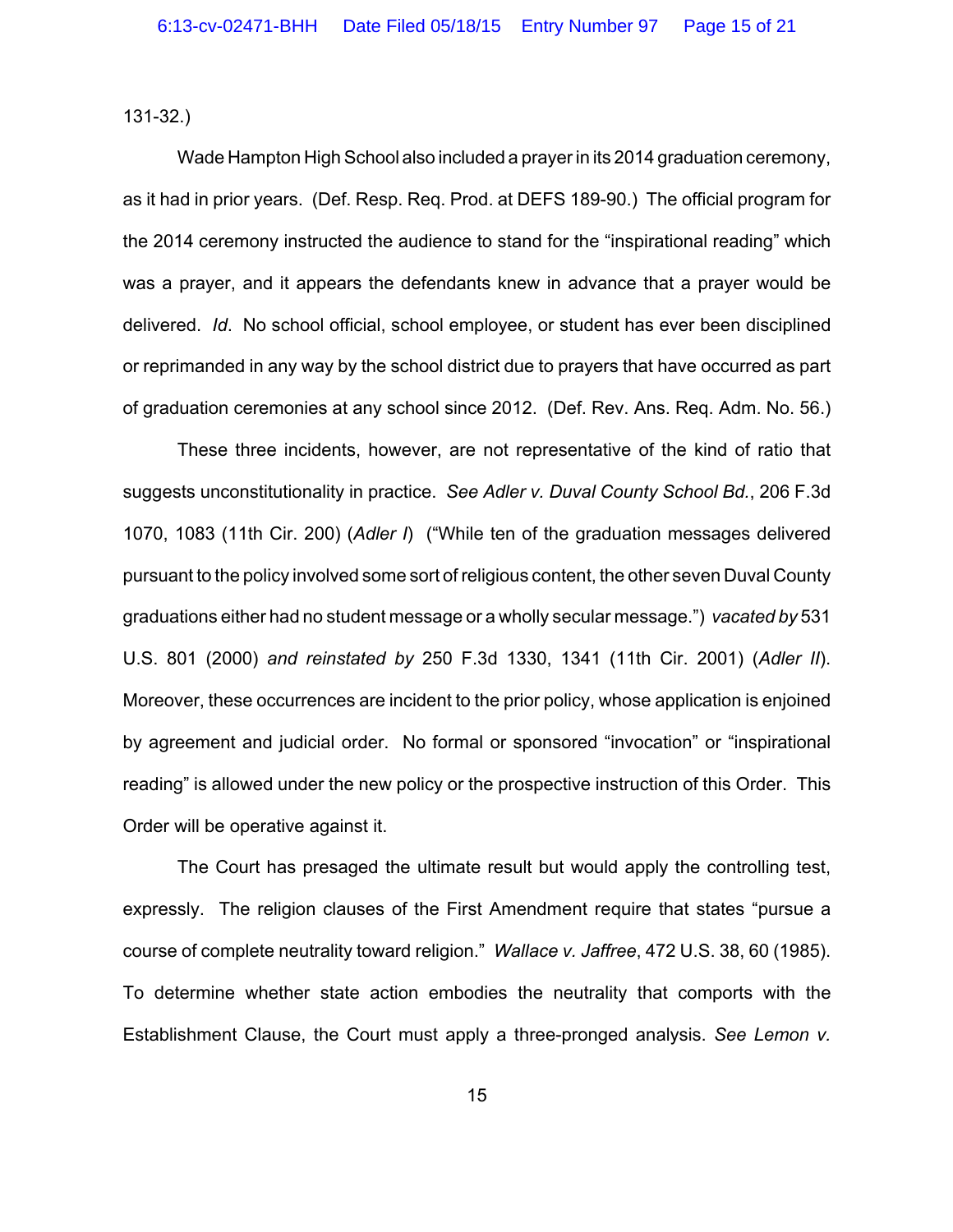*Kurtzman*, 403 U.S. 602, 612–13 (1971). The undersigned must ask whether (1) the defendant had a secular purpose for adopting its present position on prayer at District graduations; (2) the position's primary effect is one that neither advances nor inhibits religion; and (3) the position does not result in an excessive entanglement of government with religion. *Id*. at 612–13. State action violates the Establishment Clause if it fails to meet any of these three criteria. *See Edwards v. Aguillard*, 482 U.S. 578 (1987).

### *Secular Purpose*

The first prong of the *Lemon* test asks whether the challenged practice had a secular purpose. "In applying the purpose test, it is appropriate to ask 'whether government's actual purpose is to endorse or disapprove of religion.'" *Jaffree*, 472 U.S. at 56 (quoting *Lynch v. Donnelly*, 465 U.S. 668, 690 (1984) (O'Connor, J., concurring)). As the Court has already discussed, the defendant's position on religious content at graduations straddles this precarious constitutional fence with near perfect symmetry. It does not endorse and yet stops just nigh of disavowal, the step, further, the plaintiffs beg. The purpose of the current position is secular insofar as it governs a civil ceremony in graduation and protects the fullest liberties in speech for its participants. It is not any endorsement. It is a distancing.

### *The Primary Effect*

The effect prong asks whether, irrespective of government's actual purpose, the practice under review in fact conveys a message of endorsement or disapproval [of religion]." *Jaffree*, 472 U.S. at 56 n. 42 (quoting Lynch, 465 U.S. at 690 (O'Connor, J., concurring)). As stated, there is no evidence that the position actually works a message of endorsement. The *de minimis* incidents of religious messaging in 2014 do not say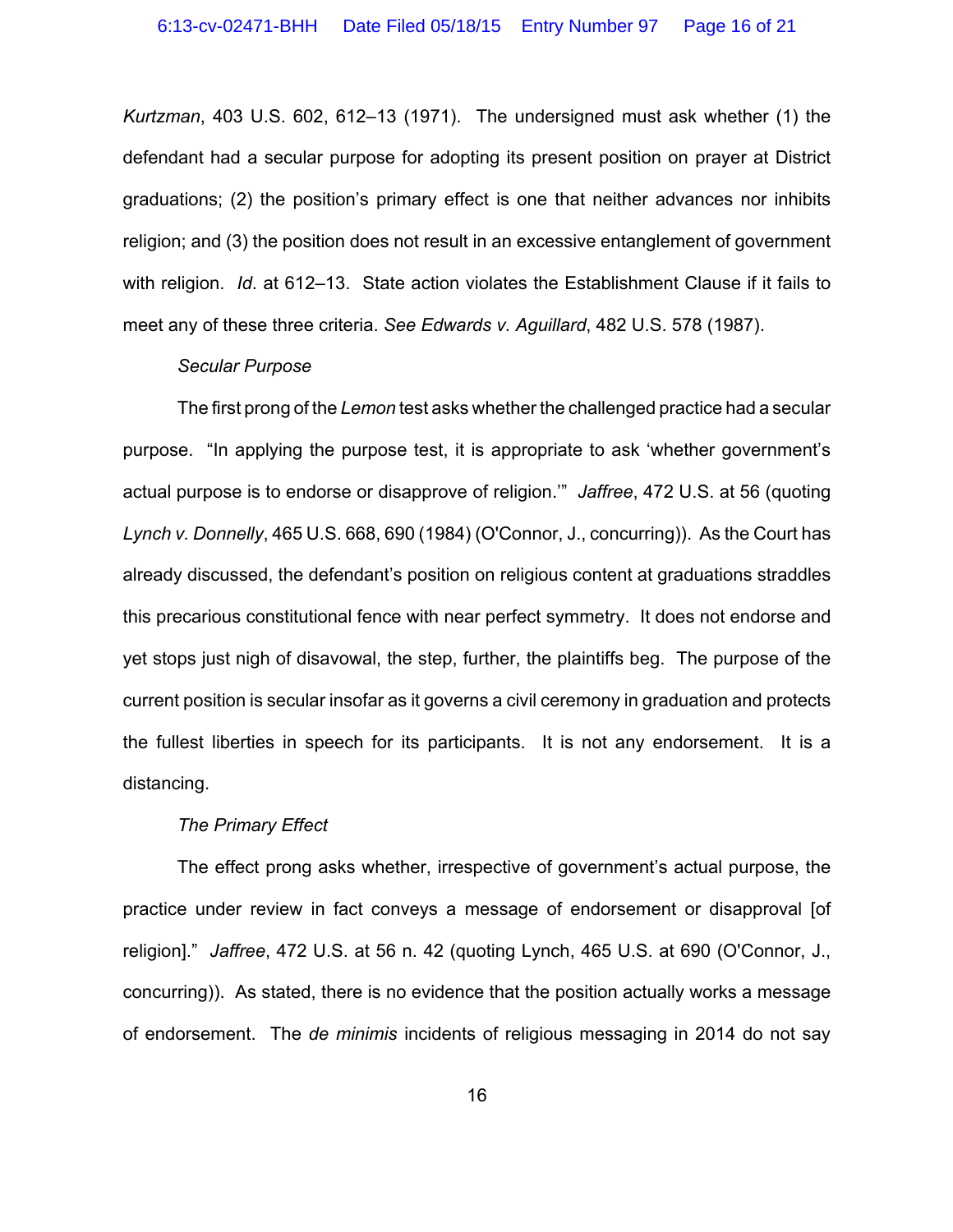otherwise. And, as discussed, this Order is effective to enjoin all such future practices. The new position, however, is so finely weighted, in balance, that literally the only additional protection would be complete proscription of all religious comment, which is impermissible as stated. This is not *Joyner*.

### *Entanglement*

The defendant is not entangled with religion at all. The position requires and expects no involvement of the schools in any decision of any individual student to include any religious point of view. *See Doe ex rel. Doe v. Sch. Dist. of City of Norfolk*, 340 F.3d 605, 612 (8th Cir. 2003) ("The complete absence of any involvement by the School District in determining whether Scheer would deliver a speech as well as the complete autonomy afforded to Scheer in determining the content of his remarks indicates a lack of state-sponsorship of his recitation."). Unlike all other relevant precedents cited, there is no process, election, invitation, facilitation, encouragement, formality, influence, or plan. It is a non-plan and a poor cheerleader. In *Santa Fe*, (1) the speech was "subject to particular regulations that confine the content and topic of the student's message," *Santa Fe*, 530 U.S. at 303; and (2) the policy, "by its terms, invites and encourages religious messages," *id*. at 306 (emphasis added). "Those two dispositive facts are not present here, and that makes all the difference." *See Adler II*, 250 F.3d at 1336. There is no state meddling.

The Court would accept the defendant's invitation to heed the Eleventh Circuit's preand post-S*anta Fe* decisions in *Chandler v. James*. "Because genuinely student-initiated religious speech is private speech endorsing religion, it is fully protected by both the Free Exercise and Free Speech Clauses of the Constitution." *Chandler v. James*, 180 F.3d 1254, 1261 (11th Cir. 1999) ("Chandler I"), *vacated by Chandler v. Siegelman*, 530 U.S.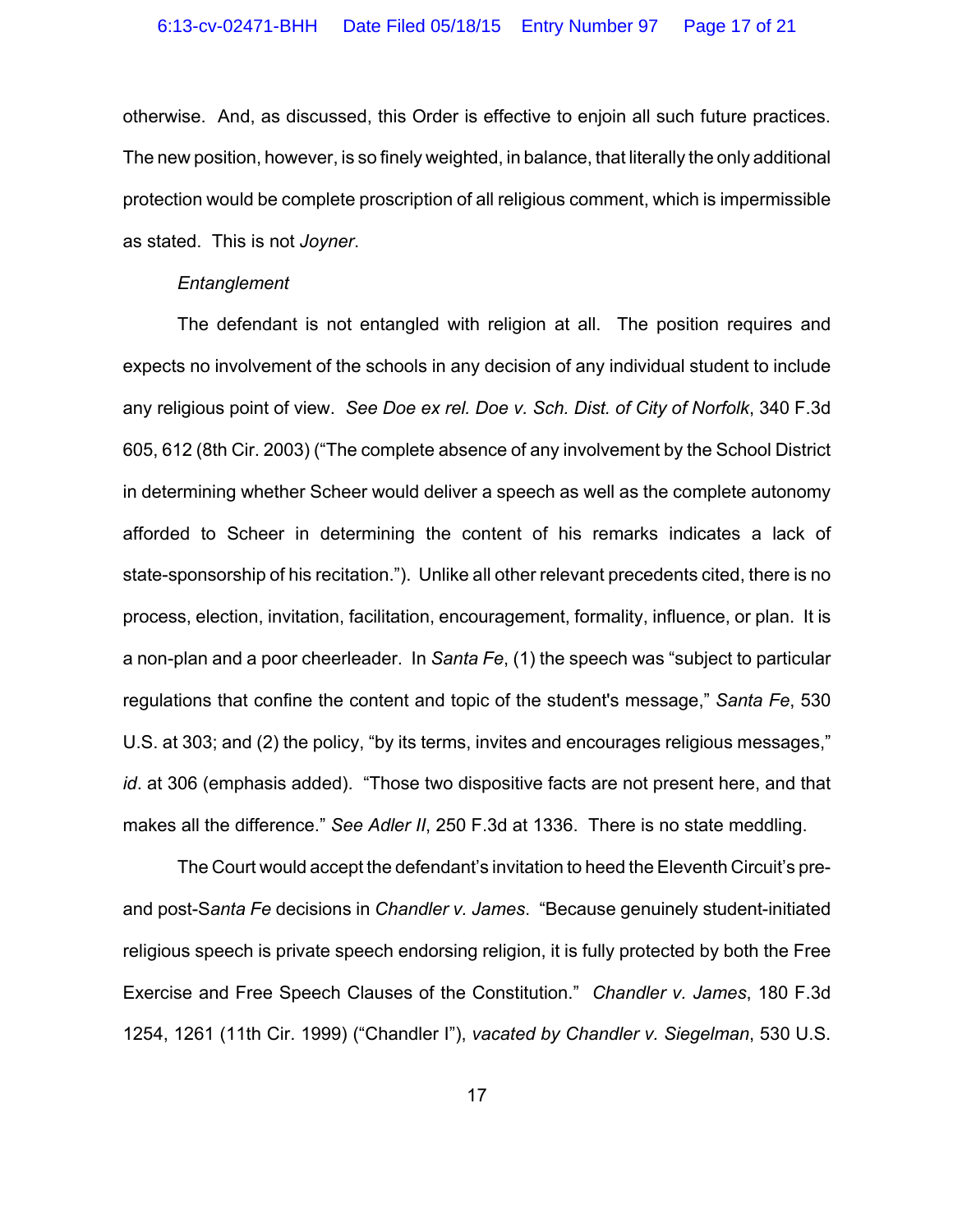1256 (2000) *and opinion reinstated*, 230 F.3d 1313 (11th Cir. 2000) ("Chandler II"). "So

long as the prayer is genuinely student-initiated, and not the product of any school policy

which actively or surreptitiously encourages it, the speech is private and it is protected."

*Chandler II*, 230 F.3d at 1317.

In *Chandler II*, the Eleventh Circuit invalidated as overbroad and unconstitutional a

district court injunction that prohibited the school district from permitting any prayer in a

public context at a school function, as the plaintiffs solicit here. According to the Eleventh

Circuit, it was erroneous to equate any and all student speech in a public context to

government sponsored speech. As the *Chandler II* court noted:

Private speech endorsing religion is constitutionally protected—even in school. Such speech is not the school's speech even though it may occur in the school. Such speech is not unconstitutionally coercive even though it may occur before non-believer students . . . . The injunction also forbids the school district from "permitting" students to speak religiously in any sort of public context. This it cannot constitutionally do. The Permanent Injunction may neither prohibit genuinely student-initiated religious speech, nor apply restrictions on the time, place, and manner of that speech which exceed those placed on students' secular speech.

*Id*.

The defendant's position is entirely consistent with the Supreme Court's and Fourth Circuit's declarations that: "There is a crucial difference between government speech endorsing religion, which the Establishment Clause forbids, and private speech endorsing religion, which the Free Speech and Free Exercise Clauses protect." *Santa Fe*, 530 U.S. at 302 (quoting *Bd. of Educ. of Westside Cmty. Schs. v. Mergens*, 496 U.S. 226, 250 (1990) (opinion of O'Connor, J.)). "[G]overnment may not bar religious perspectives on otherwise permitted subjects, as it constitutes viewpoint discrimination to permit 'the presentation of all views . . . except those dealing with the subject matter from a religious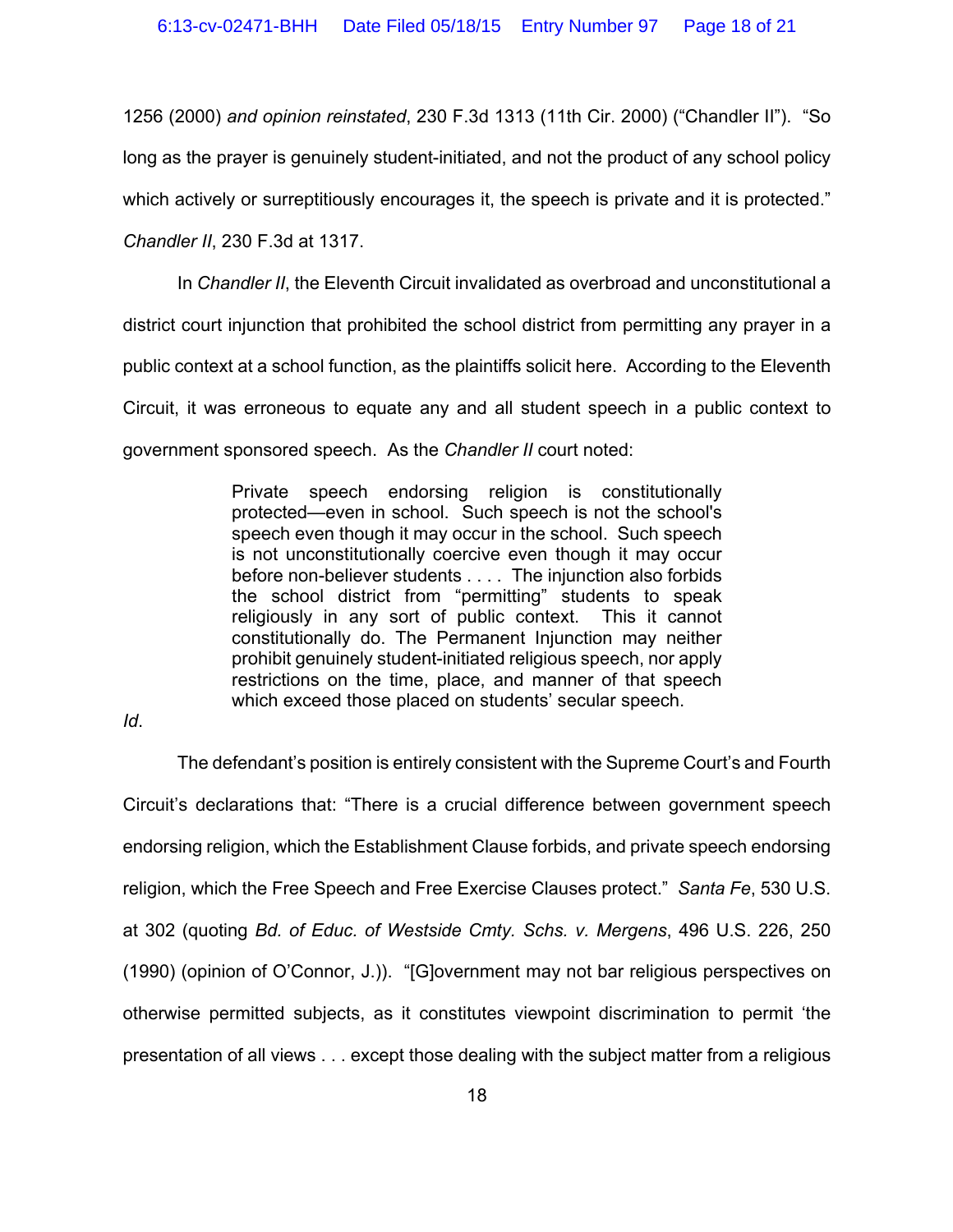standpoint.'" *Child Evangelism Fellowship of S.C. v. Anderson Sch. Dist. Five*, 470 F.3d 1062, 1068 (4th Cir. 2006) (citing *Lamb's Chapel v. Center Morches Union Free School Dist*, 508 U.S. 384, 393 (1993)).

The position of the defendant has no religious purpose or effect and does not improperly entangle the State with religion. Indeed, the new position gets the defendant out of that business entirely. And, yet it preserves the constitutional edicts of speech and free exercise for individual students. The words could be rearranged but not to any better effect.

This Court sits in one of the great parts of the world, in people and heritage. There are many in our city and county and State who are the inheritance of a meaningful practice of various religion, maybe Christianity most predominately. Their tenets and freedom to live them matter. But, there is a new and growing richness of population, here, in culture and background, that is transforming the complexion of mores and discourse and daily experience, in both public and private ways. The new practice of the defendant is constitutional. But, plaintiffs are affirmed. Not in their full request for legal remedy but in their aspiration for equal liberty. For too long school districts have cleverly resisted, with every manner of contortion, the force of Establishment jurisprudence to justifiably eliminate all state-sponsored rite. At least one has gotten it exactly right.

Concomitant to the effectiveness of the defendant's new practice is the need that it be effectively communicated. The legacy of the historic inclusion of such prayers at graduation might still be coercively operative on contributing students. The 2014 incidents discussed, *supra*, are evidence that there is some inertia to the practice. Without affirmative instruction that prayer and religious messaging are no longer required, there is

19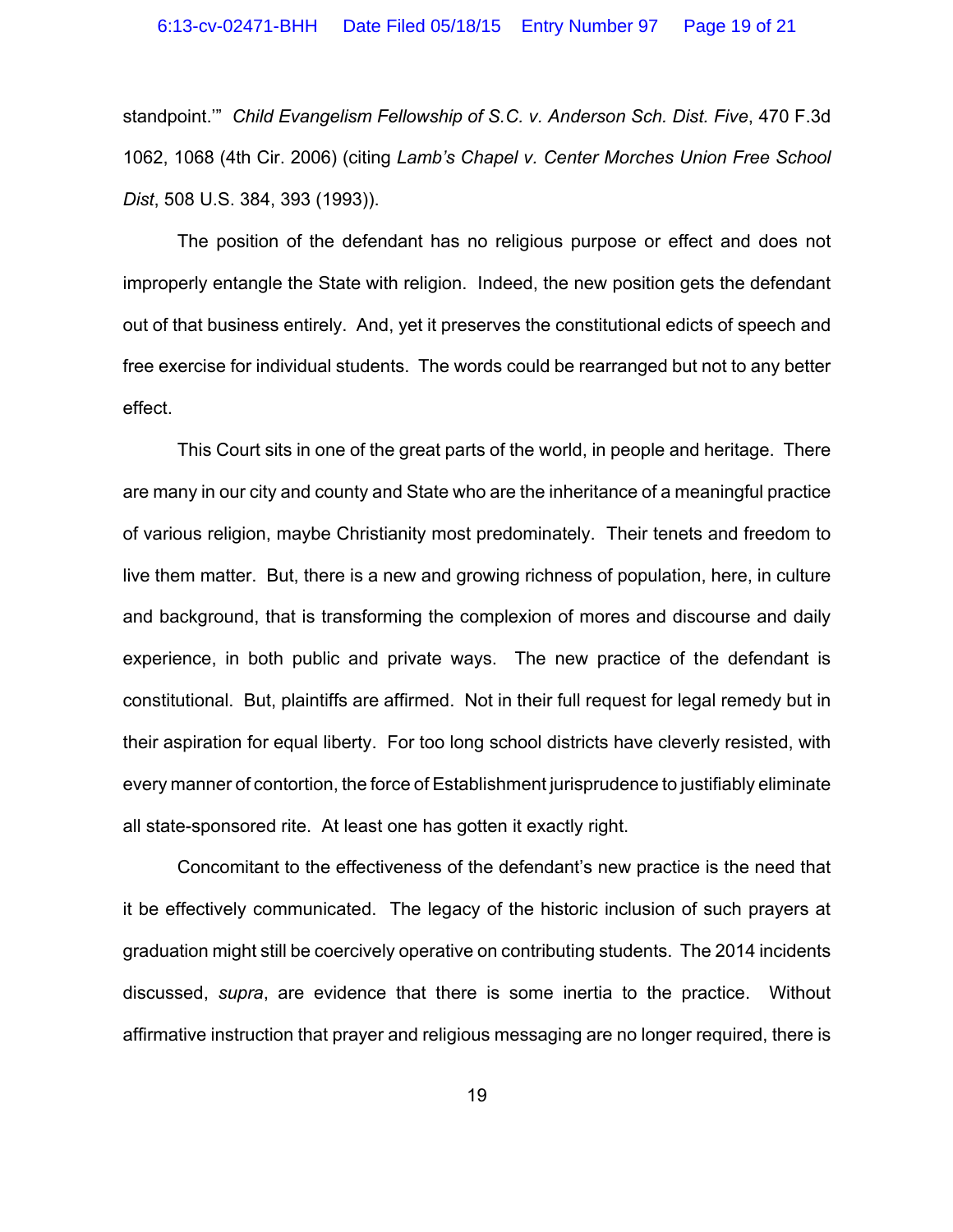some risk that a student may yet still feel compelled. The defendant school district must, therefore, reasonably publicize the new practice to students participating in any graduations. Here, unlike with the Observer Effect, discussed previously, the engagement is reinforcing the balance of legal rights rather than affirmatively creating the opportunity to include religious speech through election or otherwise. It is intended to reset neutrality. The Court does not desire that this affirmative obligation of notice either invite religious content where none was planned or provide cover for school officials to use such a conversation to veil encouragement for praying. It should be done with those concerns in mind.

The plaintiffs argue, however, that they are still clearly entitled to summary judgment on their claims for nominal damages based on the policies in place at Jill Doe's graduation. As stated, the defendants do not deny that the practice in place, from 1951 through the 2013 MVES graduation, was unconstitutional. And, nominal damages cannot be mooted. *See Rendelman v. Rouse*, 569 F.3d 182, 187 (4th Cir. 2009). Once it is shown that a plaintiff's constitutional rights were violated, a court has no discretion to deny nominal damages. *Farrar v. Hobby*, 506 U.S. 103, 112 (1992); *Covenant Media of S.C., LLC v. City of N. Charleston*, 493 F.3d 421, 429 n.4 (4th Cir. 2007); *Henson v. Honor Committee of U. Va.*, 719 F.2d 69, 72 n.5 (4th Cir. 1983). The defendants do not contest this demand. They will be granted, therefore, in the amount of \$1.